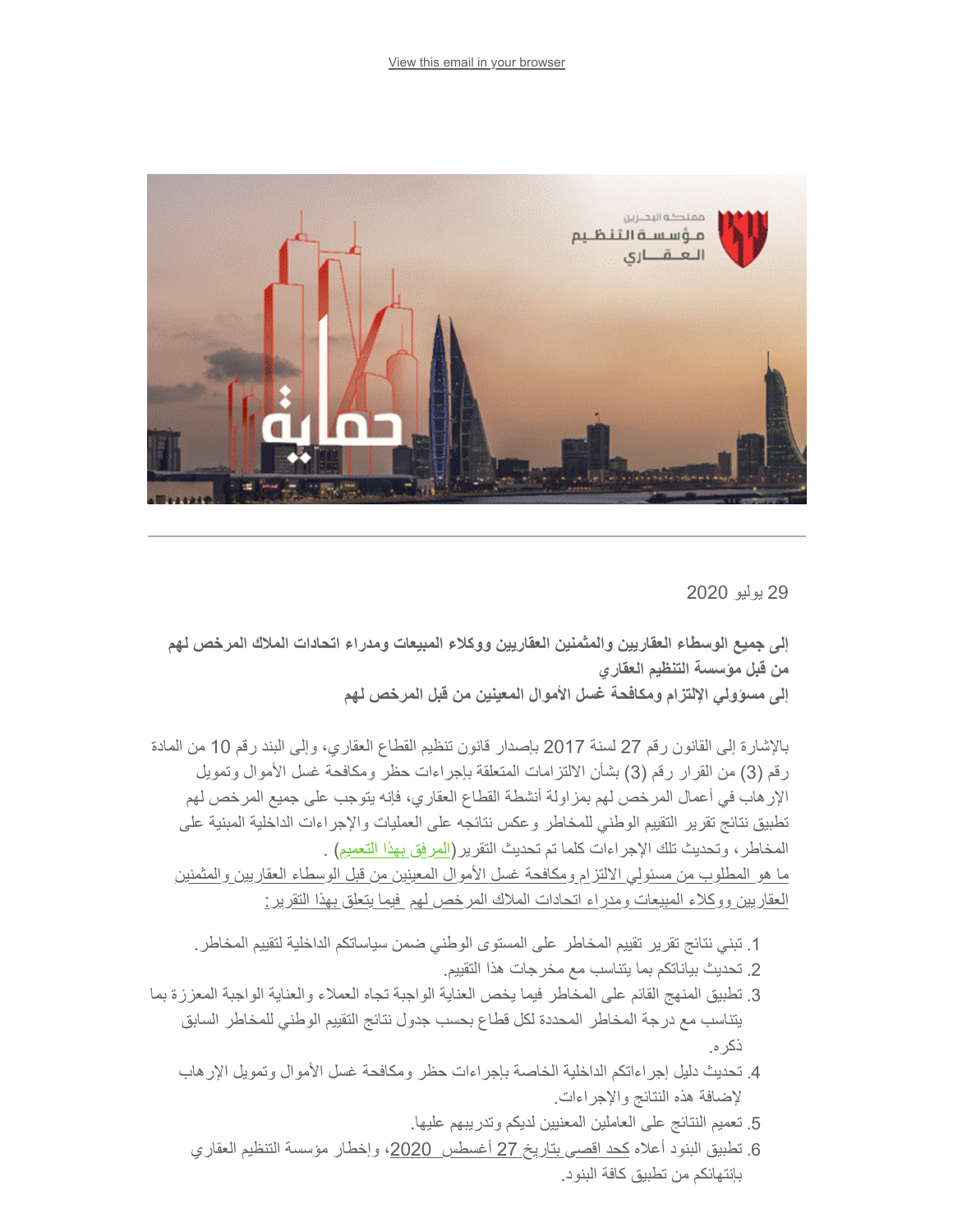في حال وجود أي استفسارات، الرجاء التواصل معنا عبر البريد الالكتروني: <u>aml@rera.gov.bh</u>

كما نود أن نحیطكم علماً بأن ھذا التعمیم بالإضافة إلى جمیع التعامیم الصادرة من مؤسسة التنظیم العقاري إلى المرخص لھم متوافرة على موقع المؤسسة تحت تبویب ["التشریعات](https://rera.us18.list-manage.com/track/click?u=19ee4dd5d83746dcf3a98ff0f&id=cebac5d586&e=634a2e9629)" .

شاكرین لكم تعاونكم الدائم معنا ،،،

مؤسسة التنظیم العقاري إدارة السیاسات التخطیط الاستراتیجي وحدة انفاذ القانون ومكافحة غسل الاموال

29<sup>th</sup> July 2020

## **To all Real Estate Brokers, Real Estate Valuers, Sales Agents and Owners Associations Managers Licensed by RERA**

## **To Compliance and AML Officers assigned by the Licensees**

With reference to Law No. (27) of 2017 With Respect to Promulgating the Real **[Estate Sector Regulation Law, and item no.10 of the article no.\(3\) from Resoluti](https://www.rera.gov.bh/Media/downloads/laws/LAW_L27_(2017)_Real_Estate_Regulation.pdf)on** No. (3) of 2019 On Obligations related to Procedures of Money Laundering and Terrorism Financing Prevention in Licensed Real Estate activities, all Licensees are required to Apply the findings and reflect the results of the National Risk Assessment (NRA) to the internal risk-based processes and procedures, and [update such procedures whenever the report is updated \(click here to view the](https://www.rera.gov.bh/Media/downloads/mailchimp/National%20Risk%20Assessmsnt-RERA-290720-Brokers-valuers-OAM-SA.pdf) National Risk Assessment Report (NRA)).

What is required (required procedures) from the Compliance and AML officers assigned by the Real Estate Brokers, Real Estate Valuers, Sales Agents and Owners Associations Managers licensed by RERA in relation to this report:

- Adoption of the outcomes of the National Risk Assessment (NRA) within your internal policies and procedures of risk assessment.
- Update your database in consistency with the outcomes of this assessment.
- Apply the risk-based approach regarding the Customer Due Diligence (CDD) and Enhanced Due Diligence (EDD) procedures in consistency with the level of risk for each sector based on the table provided in the previous section.
- Update your internal procedures of money laundering and terrorism financing by adding these results and procedures.
- Circulate the results to the related staff and train them.